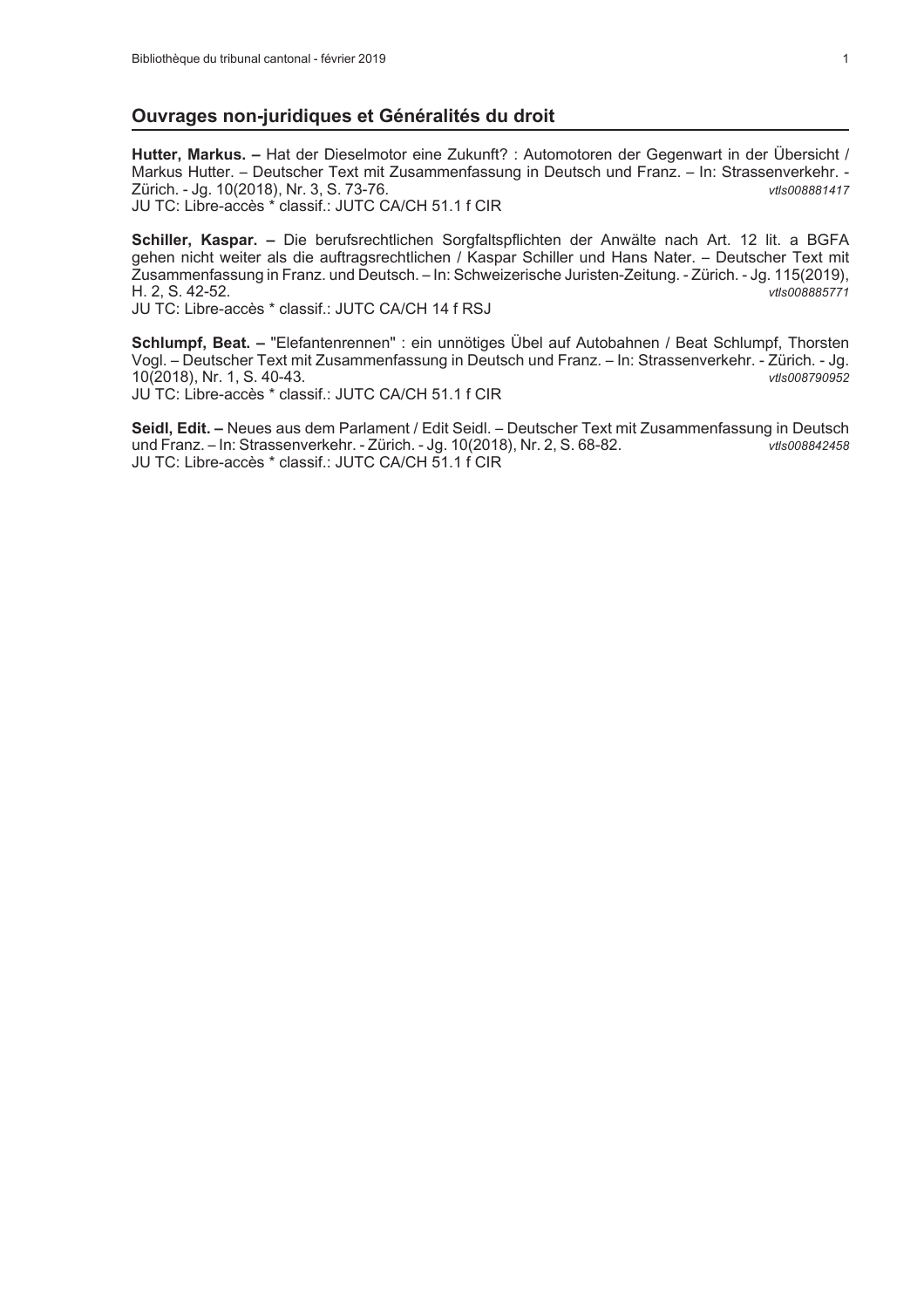### **Droit public**

Aktuelle bundesgerichtliche Rechtsprechung = Jurisprudence récente du Tribunal fédéral / (bearb. durch Katharina Fontana). - In: Schweizerische Juristen-Zeitung. - Zürich. - Jg. 115(2019), Nr. 1, S. 21-26; Nr. 2, S. 53-56; Nr. 3, S. 81-84; Nr. 4, S. 122-126. vtls008882498 JU TC: Libre-accès \* classif.: JUTC CA/CH 14 f RSJ

Altwicker, Tilmann. - Statistikbasierte Argumentation im Verwaltungsrecht / Tilmann Altwicker. - In: Schweizerisches Zentralblatt für Staats- und Verwaltungsrecht. - Zürich. - Jg. 119(2018), H. 12, S. 619-642.  $v$ tls008881200

JU TC: Libre-accès \* classif.: JUTC CA/CH 40 f ZBL

Andres, Roger. - Produktesicherheit auf Baustellen : weshalb die Einhaltung technischer Normen nicht in jedem Fall genügt / Roger Andres. - Deutscher Text mit Zusammenfassung in Deutsch und Franz. - In: Baurecht. - Zürich. - 2018, H. 5, S. 290-294. vtls008858849 JU TC: Libre-accès \* classif.: JUTC CA/CH 47 f DC

Bühlmann, Erik. - Leise Strassenbeläge als effektive Lärmschutzmassnahme : eine "neue" Technologie wird zum erprobten Standard / Erik Bühlmann. - Deutscher Text mit Zusammenfassung in Deutsch und Franz. - In: Strassenverkehr. - Zürich. - Jg. 10(2018), Nr. 3, S. 77-83. vtls008881419 JU TC: Libre-accès \* classif.: JUTC CA/CH 51.1 f CIR

Giger, Hans. – Urteilsfällung als Resultat einer gerechtigkeitskonformen Rechtsfindung / Hans Giger. - Deutscher Text mit Zusammenfassung in Deutsch und Franz. - In: Strassenverkehr. - Zürich. - Jg. 10(2018), Nr. 3, S. 48-53. vtls008881406 JU TC: Libre-accès \* classif.: JUTC CA/CH 51.1 f CIR

La jurisprudence du Tribunal fédéral en matière de droit public publiée en 2017 / sous la dir. de Pierre Moor ; résumés et notes par Federico Abrar ... [et al.]. - In: Revue de droit administratif et de droit fiscal : revue genevoise de droit public. Partie 1, Droit administratif. - Lausanne ; Genève. - Année 74(2018), no 3/4/5, p. 217-549. vtls008858947

JU TC: Libre-accès \* classif.: JUTC CA/CH 40 f RDAF

Kaiser, Daniel. - Zulässige Dauer von behördlichen Massnahmen nach einem Ereignis mit Bezug zum Strassenverkehr / Daniel Kaiser. – Deutscher Text mit Zusammenfassung in Deutsch und Franz. – In: Strassenverkehr. - Zürich. - Jg. 10(2018), Nr. 3, S. 4-22. vtls008881421 JU TC: Libre-accès \* classif.: JUTC CA/CH 51.1 f CIR

Kaufmann, Christine. - Entwicklungen im Staatsrecht = Le point sur le droit constitutionnel / Christine Kaufmann und Nils Reimann. – Texte seulement en allemand. – In: Schweizerische Juristen-Zeitung. -Zürich. - Jg. 114(2018), H. 24, S. 571-576. vtls008878529 JU TC: Libre-accès \* classif.: JUTC CA/CH 14 f RSJ

Kley, Andreas. - Kompromiss : "Trickserei" oder Voraussetzung der Demokratie? / Andreas Kley. -Deutscher Text mit Zusammenfassung in Deutsch und Franz. - In: AJP. - Zürich. - Jg. 27(2018), Nr. 11, S. 1379-1385. vtls008872610 JU TC: Libre-accès \* classif.: JUTC CA/CH 14 f PJA

Magnin, Christine. – Obligation de coordonner l'emplacement des zones à bâtir au niveau supracommunal / Christine Magnin. - Texte en français avec résumé en français et allemand. - In: Droit de la construction. - Zurich. - 2018, no 5, p. 286-287. vtls008858859 JU TC: Libre-accès \* classif.: JUTC CA/CH 47 f DC

Marti, Arnold. - Vom Sinn und von der Notwendigkeit einer geordneten Ombudsfunktion / Arnold Marti. - In: Schweizerisches Zentralblatt für Staats- und Verwaltungsrecht. - Zürich. - Jg. 119(2018), H. 11, S. 561-562. vtls008871519

JU TC: Libre-accès \* classif.: JUTC CA/CH 40 f ZBL

Meier, Peter-Martin. - Bringt automatisierte Fahrt auch Wohlfahrt? / Peter-Martin Meier. - Deutscher Text mit Zusammenfassung in Deutsch und Franz. - In: Strassenverkehr. - Zürich. - Jg. 10(2018), Nr. 1, S. 49-56. vtls008790961

JU TC: Libre-accès \* classif.: JUTC CA/CH 51.1 f CIR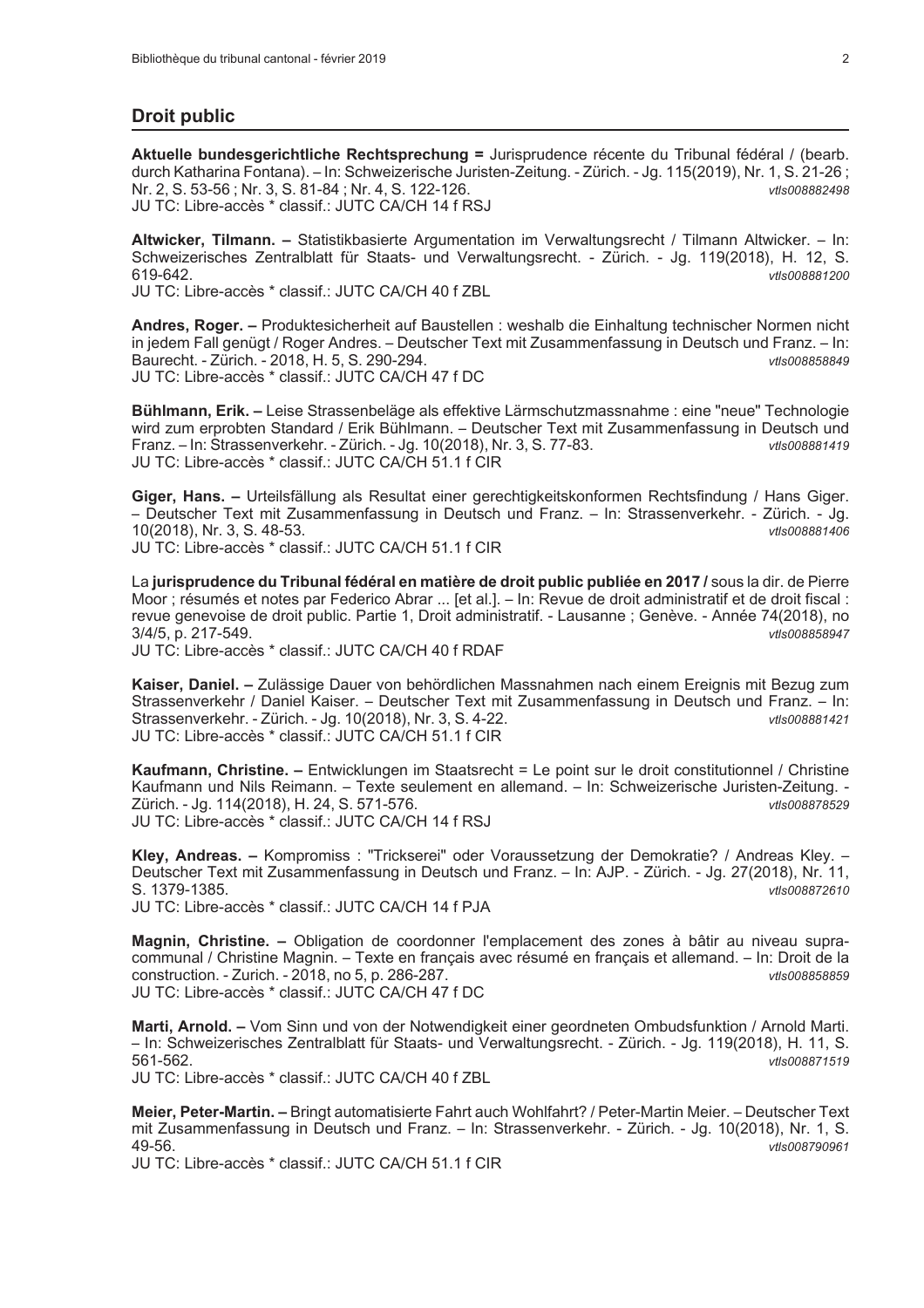Reich. Claudio. - Besteht zwischen der Nulltoleranz bei Cannabis (THC) im Strassenverkehr und der Fahreignung ein Zusammenhang? : eine Analyse der Fahreignungsuntersuchungen im Kanton Graubünden im Zeitraum von 2013 bis 2016 / Claudio Reich. - Deutscher Text mit Zusammenfassung in Deutsch und Franz. - In: Strassenverkehr. - Zürich. - Jg. 10(2018), Nr. 2, S. 31-45. vtls008840959 JU TC: Libre-accès \* classif.: JUTC CA/CH 51.1 f CIR

Riedo, Christof. - Das Verschweigen von Retrozessionen als strafbare Vertragsverletzung : Anmerkungen zum Urteil des Bundesgerichts vom 14. August 2018 (6B\_689/2016) / Christof Riedo. -Deutscher Text mit Zusammenfassung in Deutsch und Franz. - In: Baurecht. - Zürich. - 2018, H. 6, S. 358-363 vtls008881021

JU TC: Libre-accès \* classif.: JUTC CA/CH 47 f DC

Romy, Isabelle. – Nouveaux aspects juridiques de la protection contre le radon / Isabelle Romy. – In: Droit de la construction. - Zurich. - 2018, no 6, p. 337-340. vtls008881047 JU TC: Libre-accès \* classif.: JUTC CA/CH 47 f DC

Roth, Andreas A. - Rechtsprechung unter der Lupe : ausgewählte BGE Juli 2016 bis März 2018 / Andreas A. Roth. - In: Strassenverkehr. - Zürich. - Jg. 10(2018), Nr. 2, S. 59-67. vtls008841002 JU TC: Libre-accès \* classif.: JUTC CA/CH 51.1 f CIR

Scartazzini, Gustavo. - "Verbot von Luzerner Kriegsgeschäften" : zur Gültigkeit einer Volksinitiative / von Gustavo Scartazzini. - Deutscher Text mit Zusammenfassung in Franz. - In: Schweizerische Zeitschrift für Sozialversicherung und berufliche Vorsorge. - Bern. - Jg. 62(2018), H. 4, S. 383-413. vtls008833855 JU TC: Libre-accès \* classif.: JUTC CA/CH 57 f RSAS

Schmid. Jörg. – Die Rolle der Grenzfeststellungsklage und der Grenzscheidungsklage : Urteil des Bundesgerichts 5A 390/2017 vom 23. Mai 2018 / Jörg Schmid, Annabelle Peschke. - Deutscher Text mit Zusammenfassung in Deutsch und Franz. - In: Baurecht. - Zürich. - 2018, H. 6, S. 371-373. vtls008881042 JU TC: Libre-accès \* classif.: JUTC CA/CH 47 f DC

Seidl, Edit. - Strassenverkehr in Zahlen / Edit Seidl. - Deutscher Text mit Zusammenfassung in Deutsch und Franz. Enthält zahlreiche Grafiken und Tabellen. – In: Strassenverkehr. - Zürich. - Jg. 10(2018), Nr.  $1. S. 57-70.$ vtls008790965

JU TC: Libre-accès \* classif.: JUTC CA/CH 51.1 f CIR

Siebeneck, Claudia. - Werkstattgespräche : das HWS-Schleudertrauma und weitere unklare Beschwerdebilder aus haftpflichtrechtlicher Sicht / Claudia Siebeneck ; Leitung: Hans Giger ; Impulsreferat: Iris Herzog-Zwitter. - In: Strassenverkehr. - Zürich. - Jg. 10(2018), Nr. 1, S. 44-48. vtls008790958

JU TC: Libre-accès \* classif.: JUTC CA/CH 51.1 f CIR

Töndury, Andrea. - Gekaufte Politik? : die Offenlegung der Politikfinanzierung als Erfordernis politischer Chancengleichheit / Andrea Töndury. - In: Schweizerisches Zentralblatt für Staats- und Verwaltungsrecht. - Zürich. - Jg. 119(2018), H. 11, S. 563-579. vtls008871521 JU TC: Libre-accès \* classif.: JUTC CA/CH 40 f ZBL

Voegtlin, Fabian. - Zulassung historischer Fahrzeuge : eine rechtsvergleichende Betrachtung Schweiz-Deutschland / Fabian Voegtlin, Götz Knoop. - Deutscher Text mit Zusammenfassung in Deutsch und Franz. - In: Strassenverkehr. - Zürich. - Jg. 10(2018), Nr. 2, S. 46-50. vtls008840980 JU TC: Libre-accès \* classif.: JUTC CA/CH 51.1 f CIR

Zlabinger, Stephan. - Schleierhafte Gesetzgebung? : das St. Galler Gesichtsverhüllungsverbot unter dem Aspekt der Rechtsgleichheit in der Rechtsetzung / Stephan Zlabinger. - In: Schweizerisches Zentralblatt für Staats- und Verwaltungsrecht. - Zürich. - Jg. 119(2018), H. 11, S. 580-594. vtls008871524 JU TC: Libre-accès \* classif.: JUTC CA/CH 40 f ZBL

Zufferey, Jean-Baptiste. - Protection de la nature et du patrimoine : qualité pour recourir des organisations de protection / Jean-Baptiste Zufferey. - Texte en français avec résumé en français et allemand. - In: Droit de la construction. - Zurich. - 2018, no 5, p. 288-289. vtls008858858 JU TC: Libre-accès \* classif.: JUTC CA/CH 47 f DC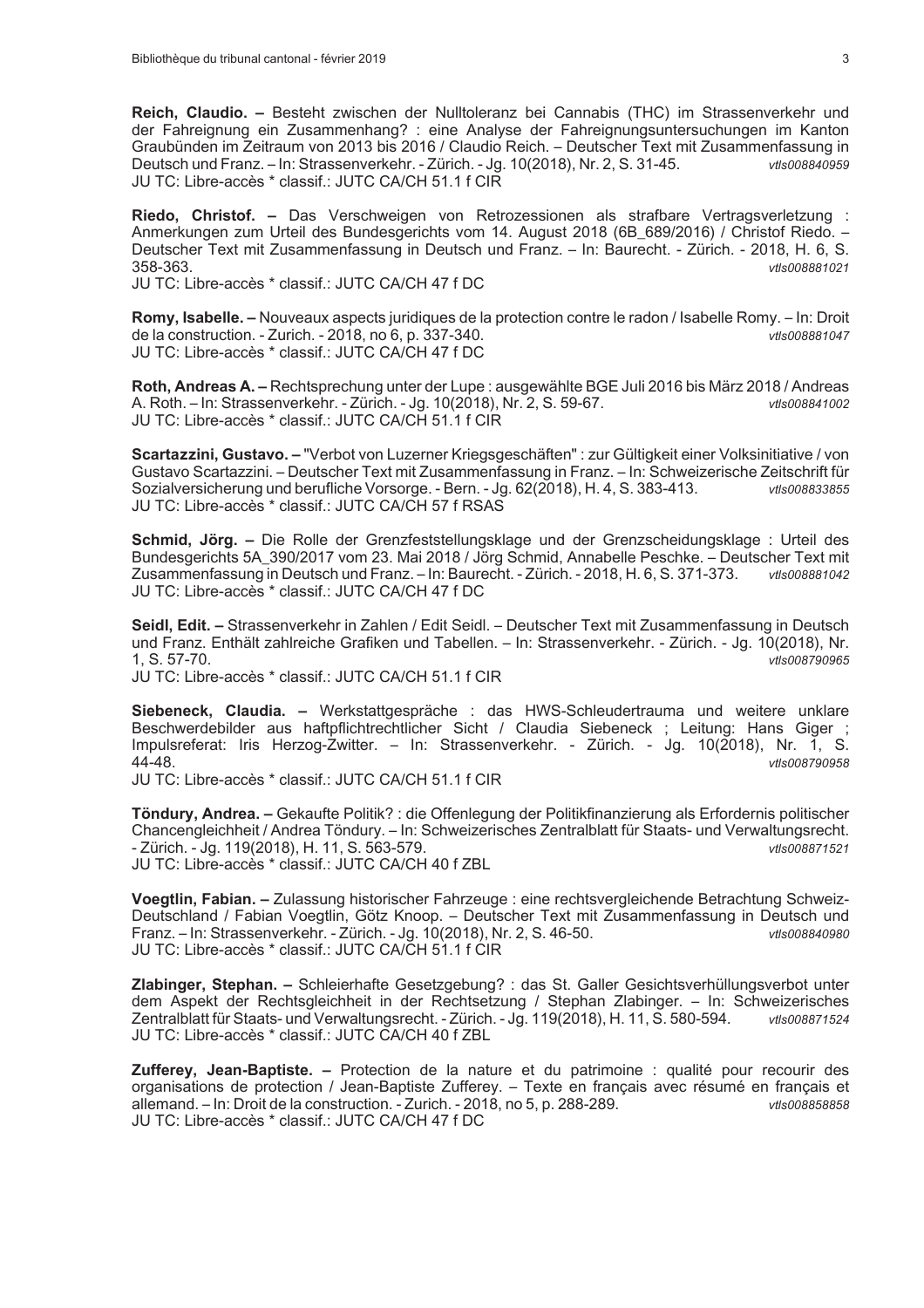## **Droit fiscal**

Cavelti, Luzius U. - Steuerrechtsprinzipien im Spannungsfeld zwischen Rechtspositivismus und Prinzipientheorie : am Beispiel der Besteuerung nach der wirtschaftlichen Leistungsfähigkeit / Luzius U. Cavelti. - Deutscher Text mit Zusammenfassung in Deutsch und Franz. - In: Zeitschrift für schweizerisches Recht. - Basel. - Bd. 137(2018), Halbbd. 1, H. 5, S. 551-578. vtls008881196 JU TC: Libre-accès \* classif.: JUTC CA/CH 14 f RDS

Epitaux, Frédéric. - Déchéance du droit au remboursement de l'impôt anticipé selon l'art. 23 LIA : réflexions à la lumière du projet de loi du Conseil fédéral / Frédéric Epitaux, Emily Meller, Laïla Rochat, -In: Revue de droit administratif et de droit fiscal : revue genevoise de droit public. Partie 2, Droit fiscal. Lausanne; Genève. - Année 74(2018), no 4, p. 241-258. vtls008837747 JU TC: Libre-accès \* classif.: JUTC CA/CH 40 f RDAF

Glauser, Pierre-Marie. – Evasion fiscale, transposition et holdings d'héritiers : réflexions sur l'ATF du 26 octobre 2017 / Pierre-Marie Glauser. - In: Revue de droit administratif et de droit fiscal : revue genevoise de droit public. Partie 2, Droit fiscal. - Lausanne ; Genève. - Année 74(2018), no 1-2-3, p. 1-20. vtls008816795 JU TC: Libre-accès \* classif.: JUTC CA/CH 40 f RDAF

Liégeois, Fabien. – Traitement fiscal d'une indemnité en cas de renonciation à une servitude / Fabien Liégeois. – In: Revue de droit administratif et de droit fiscal : revue genevoise de droit public. Partie 2, Droit fiscal. - Lausanne ; Genève. - Année 73(2017), no 6, p. 509-516. vtls008790220 JU TC: Libre-accès \* classif.: JUTC CA/CH 40 f RDAF

Muller, Valentin. - Structures de détention d'actifs de valeur, théorie de l'évasion fiscale et TVA / Valentin Muller. – In: Revue de droit administratif et de droit fiscal : revue genevoise de droit public. Partie 2, Droit fiscal. - Lausanne ; Genève. - Année 74(2018), no 5, p. 349-427. vtls008887201 JU TC: Libre-accès \* classif.: JUTC CA/CH 40 f RDAF

Schihin, Anna. - Unerhört uneinheitliche Rechtsprechung zum Erwerbseinkommensbegriff im Steuerrecht und im AHV-Recht : aufgezeigt anhand von Urteilen zu gewerbsmässigem Handel, Liebhaberei und Personengesellschaften / von Anna Schihin. - Deutscher Text mit Zusammenfassung in Franz. – In: Schweizerische Zeitschrift für Sozialversicherung und berufliche Vorsorge. - Bern. - Jg. 62(2018), H. 6, S. 644-662. vtls008872609

JU TC: Libre-accès \* classif.: JUTC CA/CH 57 f RSAS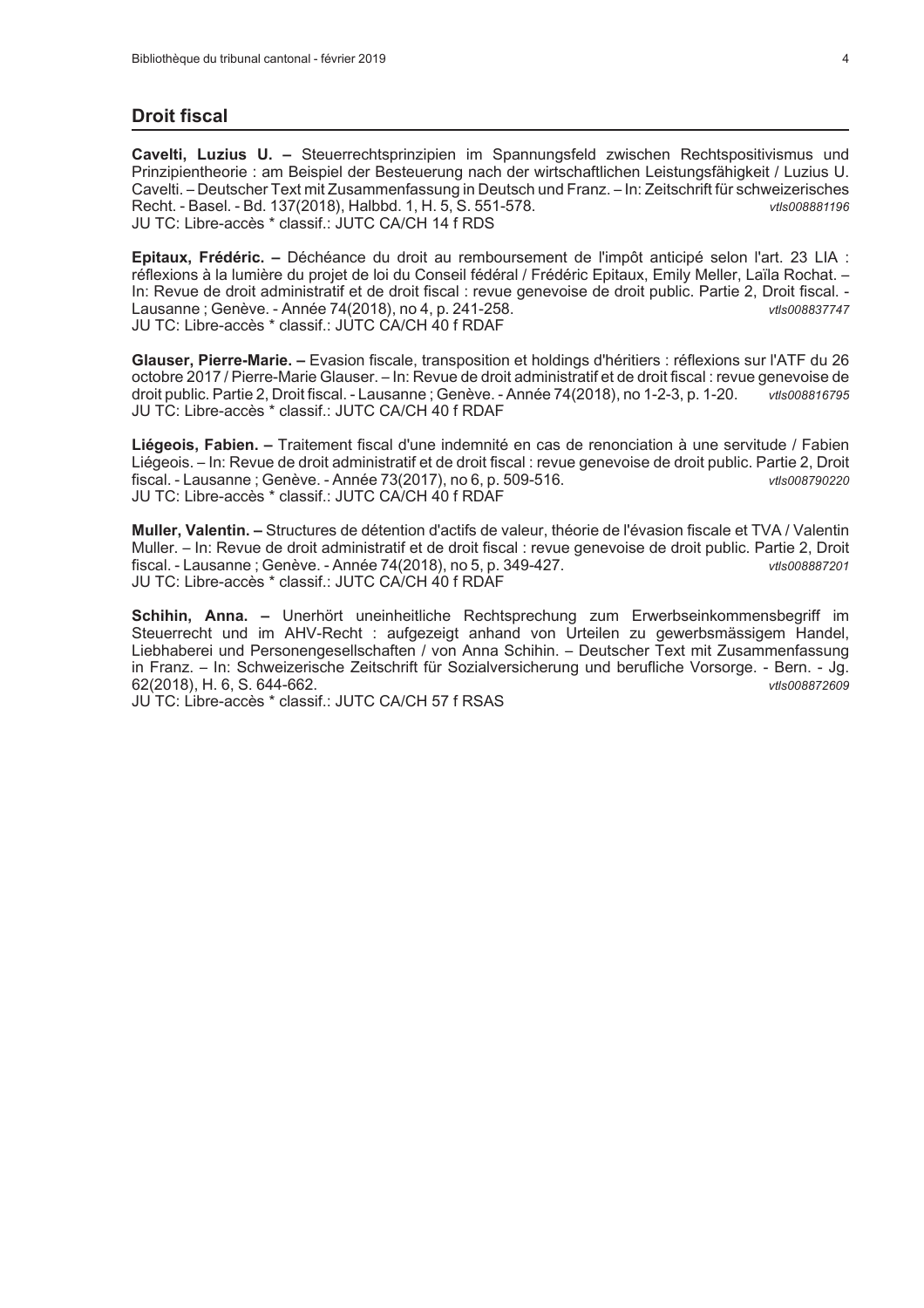#### Droit du travail

Hafner, Peter. - Auswertung der E-Mails von Arbeitnehmern : arbeits- und datenschutzrechtliche Anforderungen / Peter Hafner. - Deutscher Text mit Zusammenfassung in Deutsch und Franz. - In: AJP. - Zürich. - Jg. 27(2018), Nr. 11, S. 1327-1338. vtls008872598 JU TC: Libre-accès \* classif.: JUTC CA/CH 14 f PJA

Pärli, Kurt. - Kündigungsschutz - ein Menschenrecht? : Erkenntnisse aus dem Arbeitsvölkerrecht und dem EU-Arbeitsrecht / Kurt Pärli. - Deutscher Text mit Zusammenfassung in Deutsch und Franz. - In: AJP. - Zürich. - Jg. 27(2018), Nr. 12, S. 1533-1543. vtls008880230 JU TC: Libre-accès \* classif.: JUTC CA/CH 14 f PJA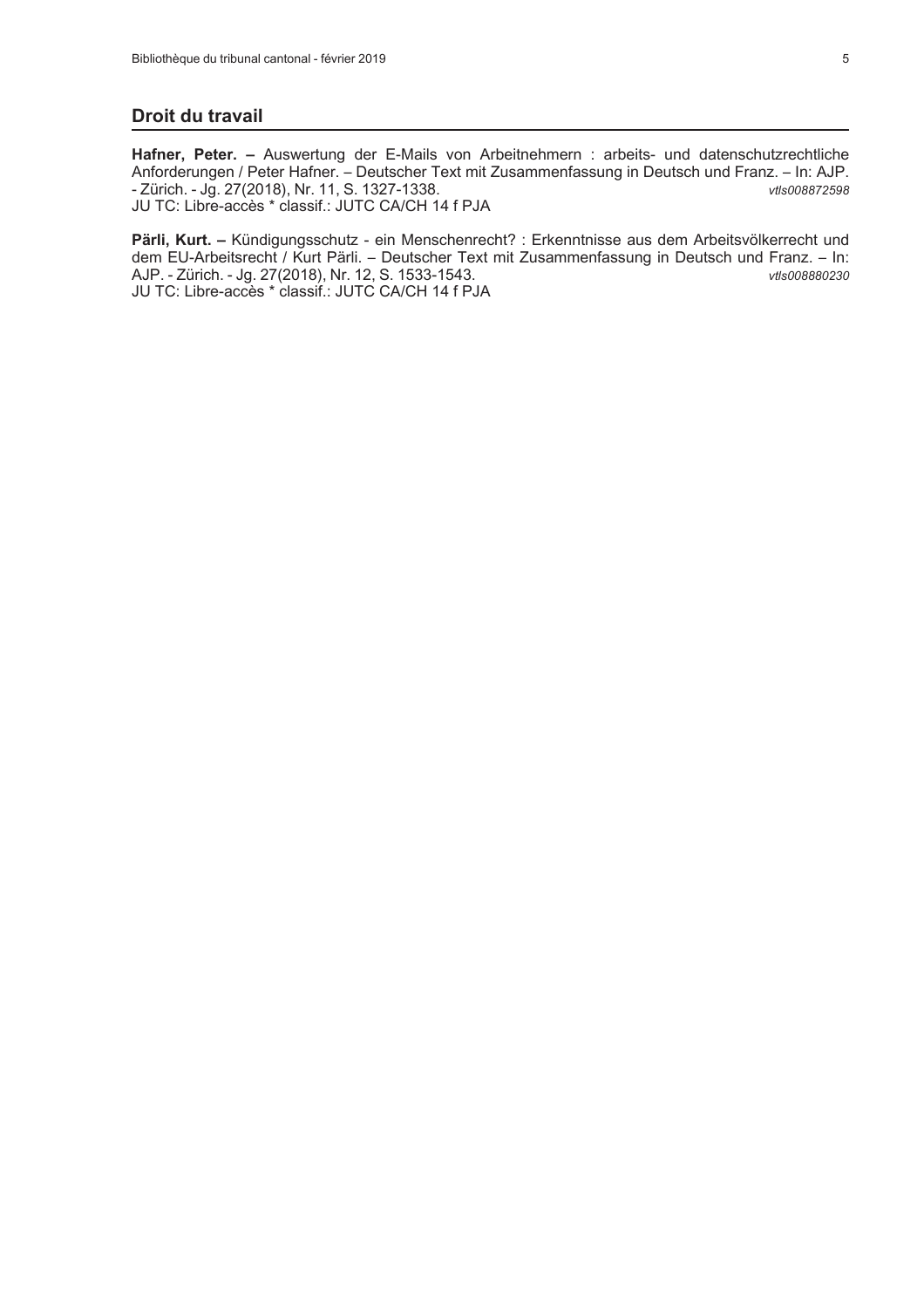#### **Droit assurances sociales**

Berner, Stephan. - Das Zwischenverdienstrecht der Arbeitslosenversicherung : zur Frage der Berechnung der Kompensationszahlungen / Stephan Berner. - Deutscher Text mit Zusammenfassung in Deutsch und Franz. – In: Schweizerische Zeitschrift für Sozialversicherung und berufliche Vorsorge. -Bern. - Jg. 63(2019), H. 1, S. 17-31. vtls008889883 JU TC: Libre-accès \* classif.: JUTC CA/CH 57 f RSAS

Deecke, Rainer. - Gedanken zum haftpflichtrechtlichen Invalideneinkommen : erfolgt nach (keiner) Eingliederung vor (keiner) Rente keine Entschädigung? / Rainer Deecke, Ulrich Kurmann. - Deutscher Text mit Zusammenfassung in Deutsch und Franz. - In: HAVE. - Zürich. - 2018, H. 4, S. 379-394. vtls008878915

JU TC: Libre-accès \* classif.: JUTC CA/CH 75 f HAVE

Duc, Jean-Louis. – Transfert des charges de l'assurance-invalidité à l'assurance-chômage et à l'aide sociale / Jean-Louis Duc. - Texte en français avec résumé en allemand. - In: Revue suisse des assurances sociales et de la prévoyance professionnelle. - Berne. - Vol. 62(2018), no 5, p. 507-512. vtls008847577 JU TC: Libre-accès \* classif.: JUTC CA/CH 57 f RSAS

Dutoit, Fabien. - La notion de normes comptables uniformes de l'art. 89 al. 1 LAA / Fabien Dutoit. - Texte en français avec résumé en français et allemand. - In: Schweizerische Zeitschrift für Sozialversicherung und berufliche Vorsorge. - Bern. - Jg. 63(2019), H. 1, S. 32-34. JU TC: Libre-accès \* classif.: JUTC CA/CH 57 f RSAS

Furrer, Erik. – Rechtliche und praktische Aspekte auf dem Weg zum Gerichtsgutachten in der Invalidenversicherung / Erik Furrer. - Deutscher Text mit Zusammenfassung in Deutsch und Franz. - In: Schweizerische Zeitschrift für Sozialversicherung und berufliche Vorsorge. - Bern. - Jg. 63(2019), H. 1, S.  $3 - 16$  $vH$ s008889941

JU TC: Libre-accès \* classif.: JUTC CA/CH 57 f RSAS

Geertsen, Philipp. - Zur Mündigkeit der Urteilsbegründung von Rückweisungsentscheiden in der sozialversicherungsrechtlichen Rechtsprechung : Urteil des Bundesgerichts vom 27. März 2018, 8C 824/2017 / Philipp Geertsen. - In: Schweizerische Zeitschrift für Sozialversicherung und berufliche Vorsorge. - Bern. - Jg. 62(2018), H. 5, S. 503-506. vtls008847572 JU TC: Libre-accès \* classif.: JUTC CA/CH 57 f RSAS

Glombik, Manfred. - Soziale Säule / von Manfred Glombik. - Deutscher Text mit Zusammenfassung in Franz. - In: Schweizerische Zeitschrift für Sozialversicherung und berufliche Vorsorge. - Bern. - Jg. 62(2018), H. 5, S. 495-502. vtls008847612 JU TC: Libre-accès \* classif.: JUTC CA/CH 57 f RSAS

Hürzeler, Marc. - Selbstverantwortung der Versicherten in der beruflichen Vorsorge : am Beispiel der Wahl des Vorsorgeplans sowie der Anlagestrategie (1e-Vorsorgepläne) / von Marc Hürzeler. -In: Schweizerische Zeitschrift für Sozialversicherung und berufliche Vorsorge. - Bern. - Jg. 62(2018), Sonderheft: Selbstverantwortung und soziale Sicherheit, S. 784-795. vtls008871403 JU TC: Libre-accès \* classif.: JUTC CA/CH 57 f RSAS

Konrad, Hanspeter. - Wie viel Individualisierung lässt die berufliche Vorsorge zu? / Hanspeter Konrad. - In: Schweizerische Zeitschrift für Sozialversicherung und berufliche Vorsorge. - Bern. - Jg. 62(2018), Sonderausg.: Selbstverantwortung und soziale Sicherheit, S. 743-757. vtls008871378 JU TC: Libre-accès \* classif.: JUTC CA/CH 57 f RSAS

Meier, Michael E. - Konsistenzindikatoren ein Jahr nach Aufhebung der "Depressionspraxis" (BGE 143 V 418) : Anmerkungen zum Urteil des Bundesgerichts 8C\_126/2018 vom 19. Oktober 2018 / Michael E. Meier. - Deutscher Text mit Zusammenfassung in Deutsch und Franz. - In: Schweizerische Zeitschrift für Sozialversicherung und berufliche Vorsorge. - Bern. - Jg. 63(2019), H. 1, S. 35-38. vtls008889937 JU TC: Libre-accès \* classif.: JUTC CA/CH 57 f RSAS

Schneider, Jacques-André. - Solidarité et responsabilité individuelle : le rachat et le remboursement dans le 2e pilier / par Jacques-André Schneider et Alexia Raetzo. - In: Revue suisse des assurances sociales et de la prévoyance professionnelle. - Berne. - Vol. 62(2018), Cahier spécial: Responsabilité personnelle et sécurité sociale, p. 758-783. vtls008871386

JU TC: Libre-accès \* classif.: JUTC CA/CH 57 f RSAS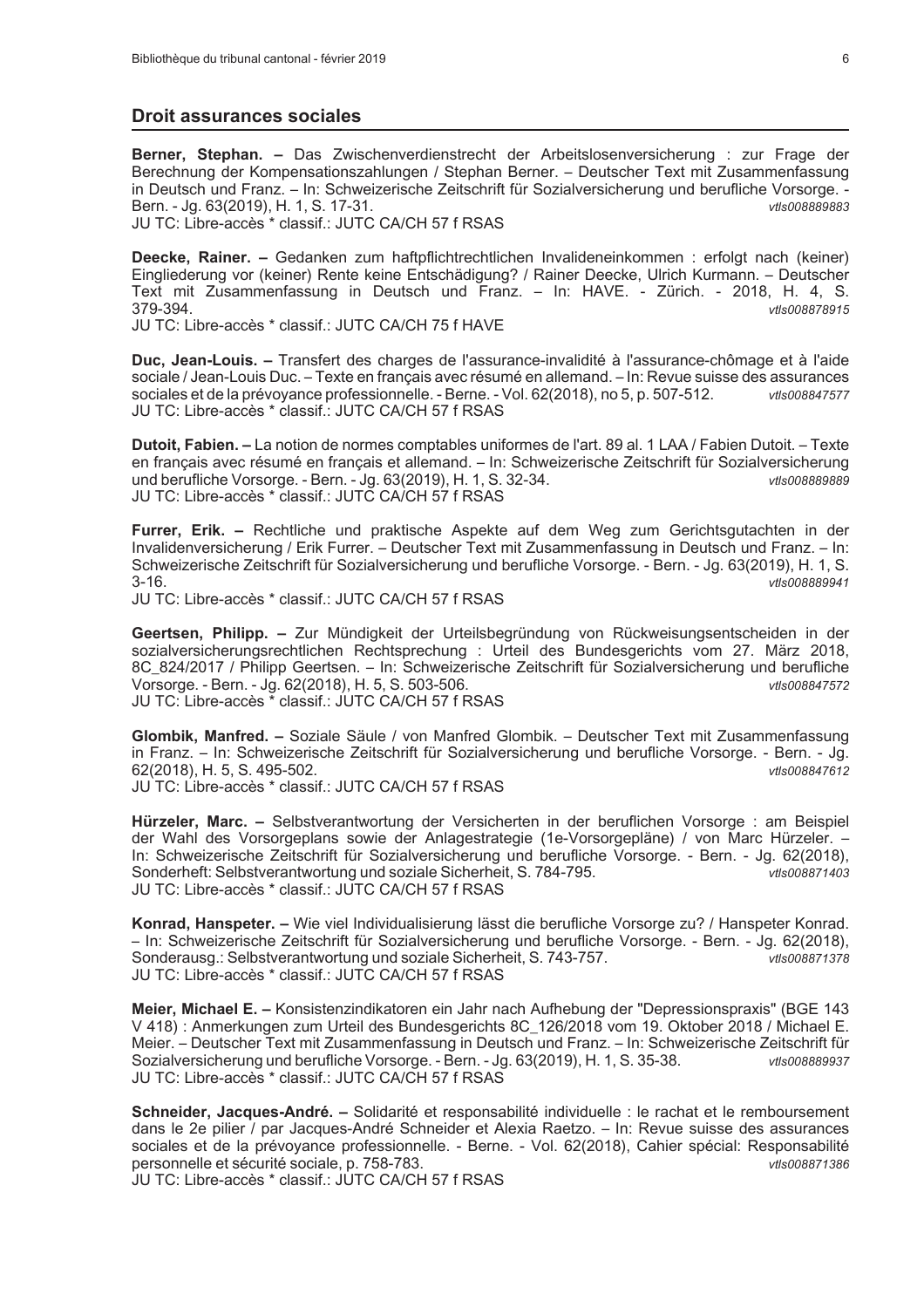Weiss, Marco. – Verwertbarkeit der Restarbeitsfähigkeit aufgrund vorgerückten Alters :<br>Rechtsprechungstendenzen / Marco Weiss. – Deutscher Text mit Zusammenfassung in Franz. – In:<br>Schweizerische Zeitschrift für Sozialversi 630-643. vtls008872605

JU TC: Libre-accès \* classif.: JUTC CA/CH 57 f RSAS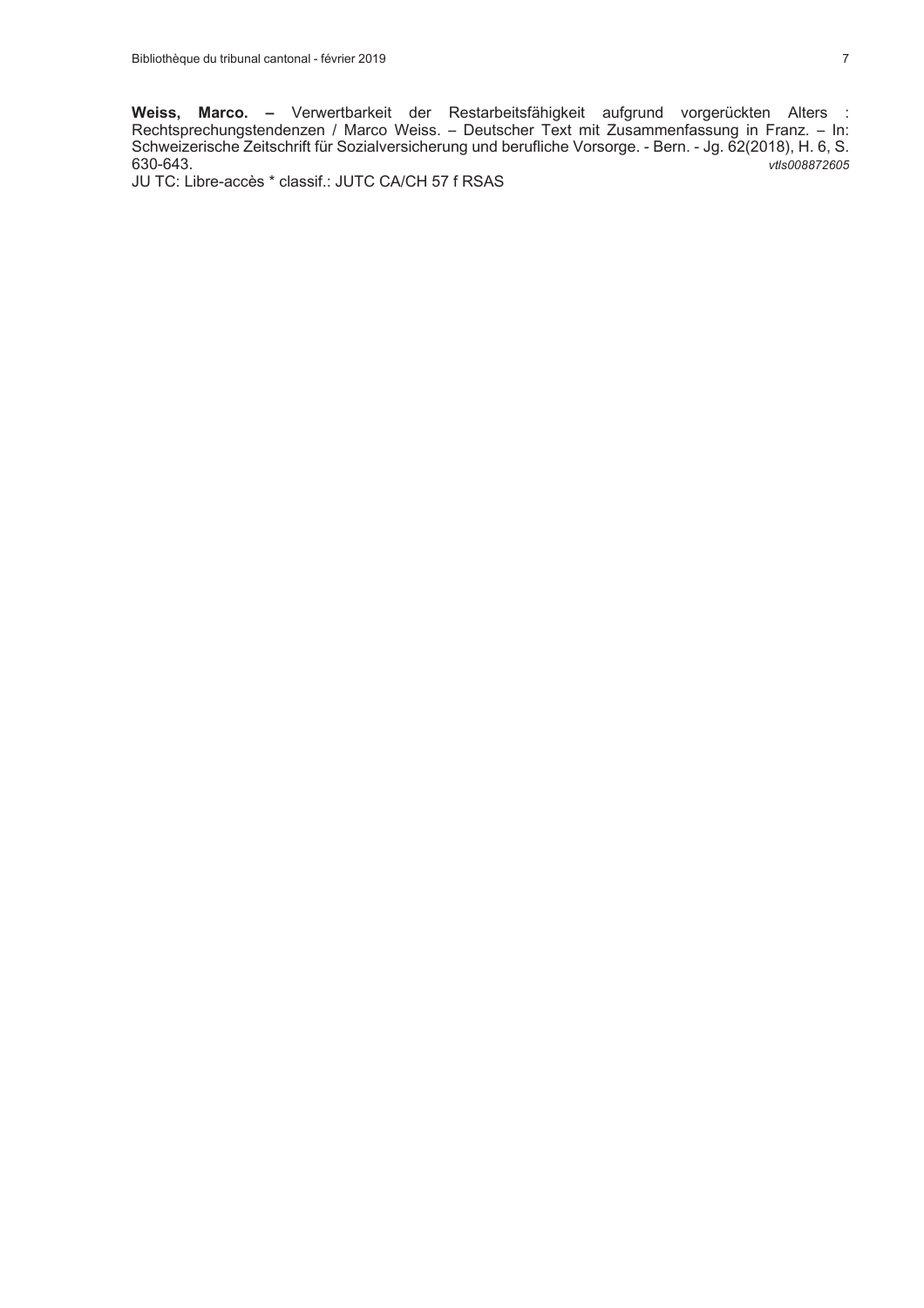## **Droit civil**

Barwerttafeln und Berechnungsprogramme = Tables et programmes de capitalisation / Wilhelm Stauffer ... [et al.]; unter Mitarb./en collab. avec Guy Chappuis ... [et al.]. - 7. Aufl. - Zürich : Schulthess, 2018-. - Bd. 1-. - Text in Deutsch und Französisch. Literaturverz. - ISBN 978-3-7255-7932-7 CHF 348.-. ISBN 978-3-7255-7896-2. vtls008862284

JU TC: Libre-accès \* classif.: JUTC CA/CH 77 g STAU 2019

Büchler, Andrea. – Der persönliche Verkehr : unter besonderer Berücksichtigung des Kindeswillens / Andrea Büchler, Benjamin V. Enz. - In: Die Praxis des Familienrechts. - Bern. - Jg. 19(2018), H. 4, S. 911-939. vtls008871491

JU TC: Libre-accès \* classif.: JUTC CA/CH 66 f FAMP

Carron, Maxence. - Le mandat de durée : état de la jurisprudence sur l'art. 404 CO et perspectives / Maxence Carron. - In: Droit de la construction. - Zurich. - 2018, no 4, p. 225-229. vtls008834819 JU TC: Libre-accès \* classif.: JUTC CA/CH 47 f DC

Dedual, Alessia. - Airbnb und Mietrecht : rechtliche Risiken bei der Aufnahme eines Gasts in die eigene Mietwohnung / Alessia Dedual. – Deutscher Text mit Zusammenfassung in Deutsch und Franz. – In: AJP. - Zürich. - Jg. 27(2018), Nr. 12, S. 1507-1520. vtls008880208 JU TC: Libre-accès \* classif.: JUTC CA/CH 14 f PJA

Deixler-Hübner, Astrid. - Konseguenz der Entscheidung des österreichischen Verfassungsgerichtshofs: Öffnung der Ehe für gleichgeschlechtliche Paare!? / Astrid Deixler-Hübner. – In: Die Praxis des Familienrechts. - Bern. - Jg. 19(2018), H. 4, S. 1004-1013. vtls008871505 JU TC: Libre-accès \* classif.: JUTC CA/CH 66 f FAMP

Ender, Thomas. - Radon und die Belehrungspflicht des Notars beim Grundstückkauf / Thomas Ender. -In: Baurecht. - Zürich. - 2018, H. 6, S. 341-345. vtls008881031 JU TC: Libre-accès \* classif.: JUTC CA/CH 47 f DC

Haas, Peter. - Nachmarktpflichten im Fokus internationaler Produktrückrufe / Peter Haas, Sarah Leutwiler. - In: HAVE. - Zürich. - 2018, H. 4, S. 452-461. vtls008882038 JU TC: Libre-accès \* classif.: JUTC CA/CH 75 f HAVE

Haas, Ulrich. - Entwicklungen im Sportrecht = Le point sur le droit du sport : Berichtszeitraum Dezember 2017 bis Dezember 2018 / Ulrich Haas und Yael Strub. - In: Schweizerische Juristen-Zeitung. - Zürich. -Jq. 115(2019), H. 3, S. 76-81. vtls008891690 JU TC: Libre-accès \* classif.: JUTC CA/CH 14 f RSJ

Haidmayer, Barbara. - Die Revision des Erbrechts : Änderungen im Pflichtteilsrecht und Unterstützungsanspruch für Lebenspartner / Barbara Haidmayer. - Deutscher Text mit Zusammenfassung in Deutsch und Franz. - In: AJP. - Zürich. - Jg. 27(2018), Nr. 12, S. 1544-1555. vtls008880234 JU TC: Libre-accès \* classif.: JUTC CA/CH 14 f PJA

Huber, Manfred. - SIA 2051 Building Information Modelling : Grundlagen zur Anwendung der BIM-Methode / Manfred Huber. - In: Baurecht. - Zürich. - 2018, H. 4, S. 215-220. vtls008834805 JU TC: Libre-accès \* classif.: JUTC CA/CH 47 f DC

Mani, Philip. - Praxisprobleme bei der Alimentenbevorschussung und der Vollstreckung von Unterhaltsbeiträgen : Bemerkungen zur neueren Rechtsprechung und zur Vollstreckung von Unterhaltsbeiträgen / Philip Mani. - In: Die Praxis des Familienrechts. - Bern. - Jg. 19(2018), H. 4, S. 940-958. vtls008871494

JU TC: Libre-accès \* classif.: JUTC CA/CH 66 f FAMP

Marti, Mario. - Die neue SIA-Zusatzvereinbarung BIM (SIA 1001/11) / Mario Marti. - In: Baurecht. - Zürich. - 2018, H. 4, S. 221-224. vtls008834804 JU TC: Libre-accès \* classif.: JUTC CA/CH 47 f DC

Peer, Carlo. - Weshalb der Planer auch ohne besondere Vereinbarung ein vollständiges Leistungsverzeichnis schuldet / Carlo Peer. - In: Baurecht. - Zürich. - 2018, H. 5, S. 282-285. vts008858850 JU TC: Libre-accès \* classif.: JUTC CA/CH 47 f DC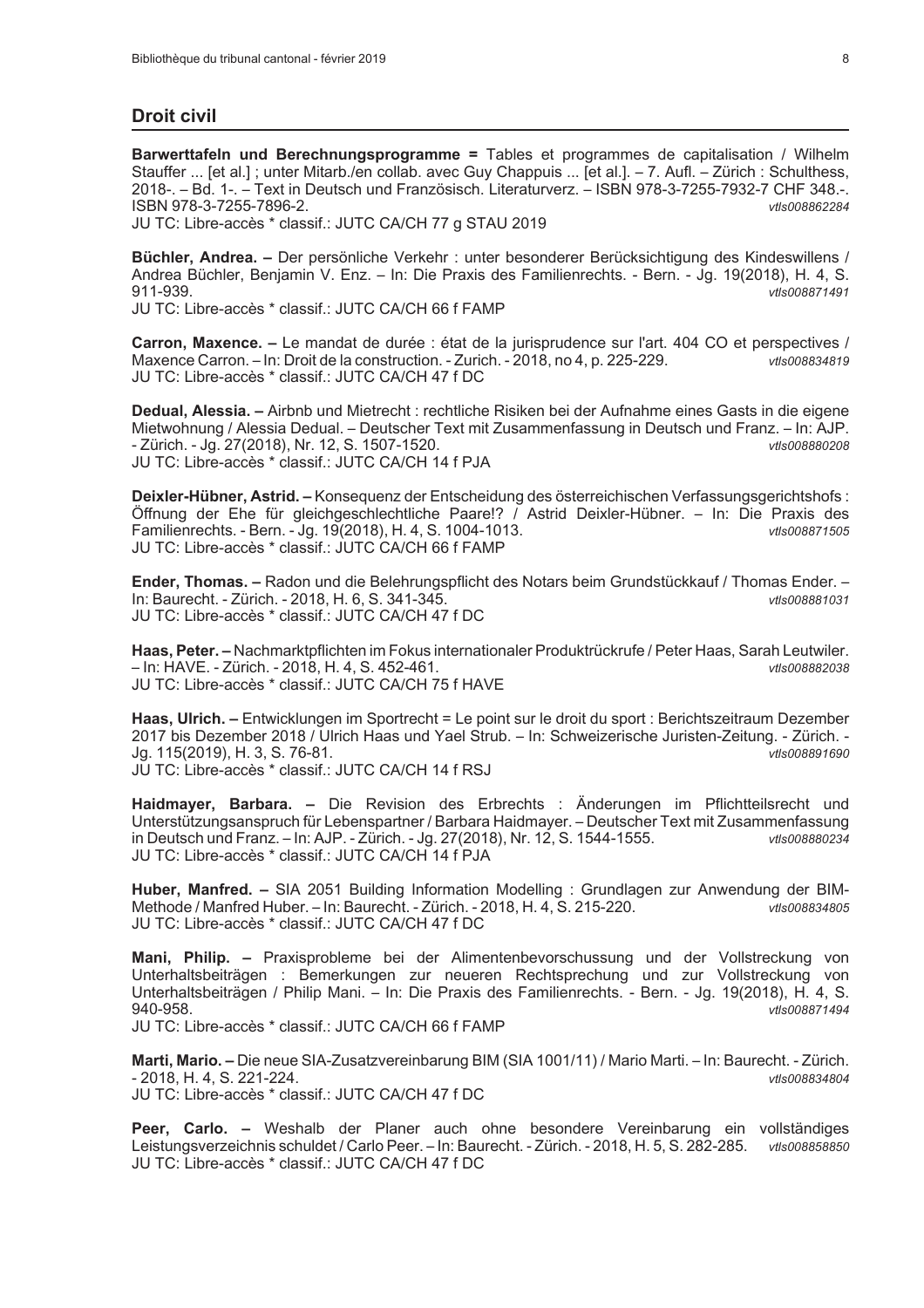Pichonnaz, Pascal. - Un avis des défauts "préventif" en matière de consortium : un bon rappel des exigences : commentaire de l'arrêt du Tribunal fédéral 4A 293/2017 du 13 février 2018 / Pascal Pichonnaz. - Texte en français avec résumé en français et allemand. - In: Droit de la construction. - Zurich. - 2018, no 6, p. 365-367. vtls008881027

JU TC: Libre-accès \* classif.: JUTC CA/CH 47 f DC

Piotet, Denis. - L'attribution du bénéfice matrimonial et l'ordre des réductions : réviser l'art. 532 CC autrement / Denis Piotet. – Texte en français avec résumé en français et allemand. – In: Revue suisse de jurisprudence. - Zürich. - Vol. 115(2019), no 3, p. 67-75. vtls008891674 JU TC: Libre-accès \* classif.: JUTC CA/CH 14 f RSJ

Rubido, José-Miquel, – Le mandat pour cause d'inaptitude : le rôle de l'autorité, de l'avocat et du notaire / par José-Miquel Rubido et Micaela Vaerini. – In: La semaine judiciaire. Il. Doctrine. - Genève. - Vol. 140(2018), no 2, p. 27-57. vtls008790474 JU TC: Libre-accès \* classif.: JUTC CA/CH-GE 11 d SJ

Rusch, Arnold F. - Art. 740a ZGB : Erfahrungen und Erkenntnisse / Arnold F. Rusch. - Deutscher Text mit Zusammenfassung in Deutsch und Franz. - In: AJP. - Zürich. - Jg. 27(2018), Nr. 9, S. 1075-1086 vtls008844752

JU TC: Libre-accès \* classif.: JUTC CA/CH 14 f PJA

Schmid, Jörg. - Keine Eintragung eines suspensiv bedingten Wohnrechts im Grundbuch - und eine wichtige prozessuale Klärung : Urteil des Bundesgerichts vom 20. April 2018 (5A 518/2017). E. 1.1 in BGE 144 III 310 f. / Jörg Schmid, Marco Walker. - Deutscher Text mit Zusammenfassung in Deutsch und Franz. - In: Baurecht. - Zürich. - 2018. H. 6. S. 375-377.  $vH$ s008881040 JU TC: Libre-accès \* classif.: JUTC CA/CH 47 f DC

Schmid, Jörg. - Der Numerus clausus der dinglichen Rechte und der Inhalt von Grunddienstbarkeiten : Urteil des Bundesgerichts vom 7. März 2018 (5A 698/2017), E. 5 in BGE 144 III 88 ff. / Jörg Schmid, Tobias Marti. - Deutscher Text mit Zusammenfassung in Deutsch und Franz. - In: Baurecht. - Zürich. -2018. H. 6. S. 373-375. vtls008881041 JU TC: Libre-accès \* classif.: JUTC CA/CH 47 f DC

Schwery, Nadja. - Zur Vermeidung der Kollision von Gewährleistungsrechten im Stockwerkeigentum / Nadia Schwery. - In: Baurecht. - Zürich. - 2018, H. 6, S. 346-355. vtls008881004 JU TC: Libre-accès \* classif.: JUTC CA/CH 47 f DC

Siegenthaler, Thomas. - Immobilienverkauf durch "Hersteller-Verkäufer" : Grenzen für Haftungsbegrenzungen: Urteil des Bundesgerichts 4A 444/2017 vom 12. April 2018 / Thomas Siegenthaler. - Deutscher Text mit Zusammenfassung in Deutsch und Franz. - In: Baurecht. - Zürich. -2018. H. 6. S. 363-364. vtls008881023 JU TC: Libre-accès \* classif.: JUTC CA/CH 47 f DC

Spicher, Roland. - Produktesicherheit und Produktehaftpflicht aus versicherungsrechtlicher Sicht / Roland Spicher, Dan Otz. - In: HAVE. - Zürich. - 2018, H. 4, S. 462-473.  $vH$ c $008882045$ JU TC: Libre-accès \* classif.: JUTC CA/CH 75 f HAVE

Steinauer, Paul-Henri. - Vers une révision du droit des successions / Paul-Henri Steinauer. - In: Revue de droit suisse. - Bâle. - Vol. 137(2018), Halbbd. 1, no 5, p. 495-505. vtls008881182 JU TC: Libre-accès \* classif.: JUTC CA/CH 14 f RDS

Strub, Yael. - Der Regress des Schadensversicherers auf den Kausalhaftenden : was lange währt, wird endlich gut! / Yael Strub. - Deutscher Text mit Zusammenfassung in Franz. und Deutsch. - In: Schweizerische Juristen-Zeitung. - Zürich. - Jg. 115(2019), H. 2, S. 31-36. vtls008885762 JU TC: Libre-accès \* classif.: JUTC CA/CH 14 f RSJ

Van Wezemael, Joris Ernest. - Leistungs- und Honorarordnungen des SIA : einmal mehr Weko-konform / Joris Van Wezemael, Walter Maffioletti. - In: Baurecht. - Zürich. - 2018, H. 6, S. 356-357. vtls008881011 JU TC: Libre-accès \* classif.: JUTC CA/CH 47 f DC

Vautier Eigenmann, Muriel. - La certification de produits / Muriel Vautier Eigenmann. - Texte en francais avec résumés en français et en allemand. - In: HAVE. - Zurich. - 2018, no 4, p. 442-447. vtls008882025 JU TC: Libre-accès \* classif.: JUTC CA/CH 75 f HAVE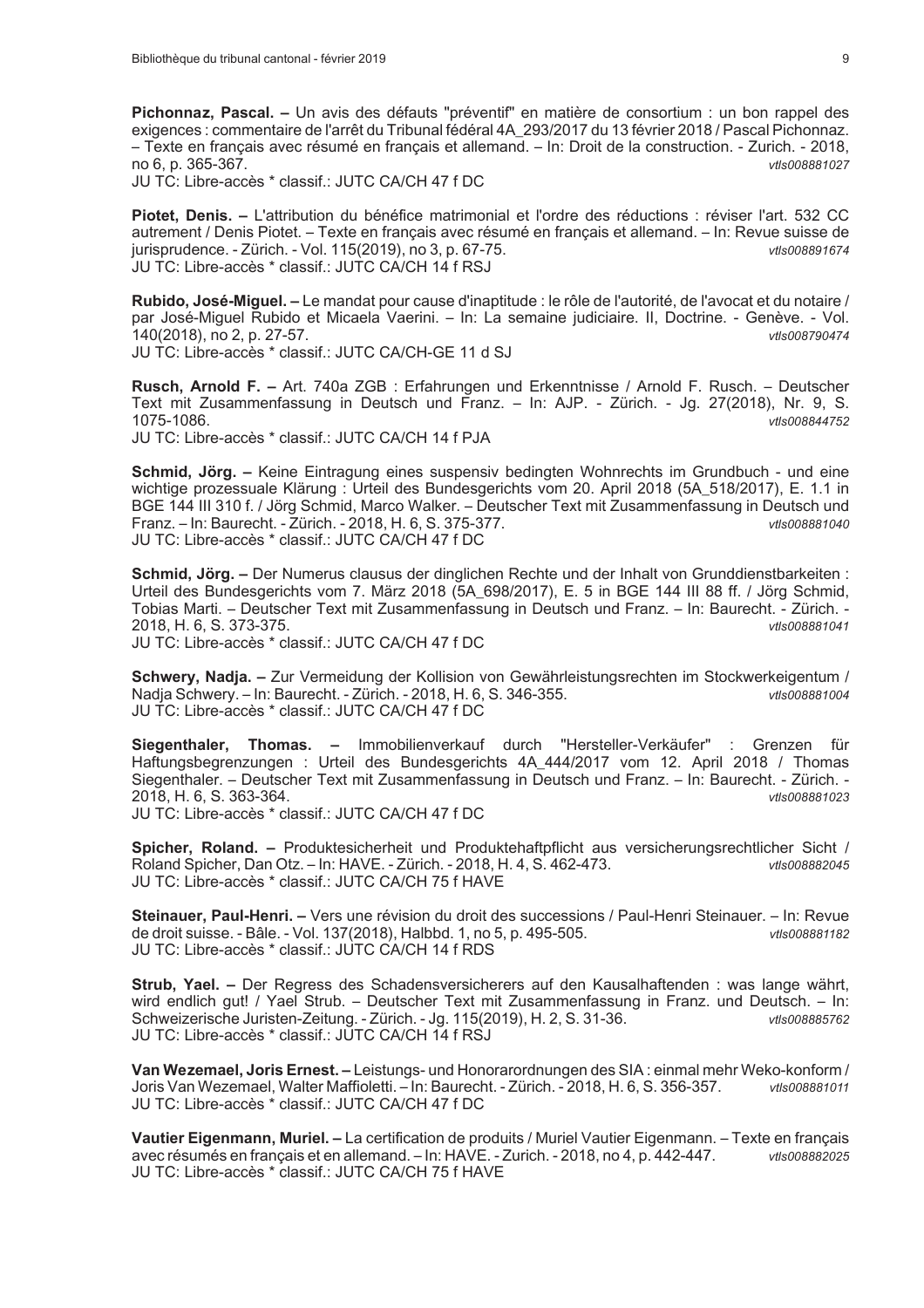Weibel, Fleur. - Kein gemeinsamer Name mehr? : Auswirkungen des Schweizer Namensrechts auf die Namenswahl heute heiratender Paare / Fleur Weibel. - In: Die Praxis des Familienrechts. - Bern. - Jg. 19(2018), H. 4, S. 959-978. vtls008871497

JU TC: Libre-accès \* classif.: JUTC CA/CH 66 f FAMP

Wettstein, Albert. - Bewegungseinschränkende Massnahmen : rechtliche Beurteilung aus geriatrischer Sicht für die Langzeitpflege / Albert Wettstein. - In: Die Praxis des Familienrechts. - Bern. - Jg. 19(2018), H. 4. S. 979-1003. vtls008871501

JU TC: Libre-accès \* classif.: JUTC CA/CH 66 f FAMP

Witzig, Aurélien. - Le droit de propriété a-t-il un avenir? : étude en droit romain, histoire du droit, droit suisse et comparé / par Aurélien Witzig. - In: La semaine judiciaire. II, Doctrine. - Genève. - Vol. 140(2018), no 3, p. 59-111. vtls008868027

JU TC: Libre-accès \* classif.: JUTC CA/CH-GE 11 d SJ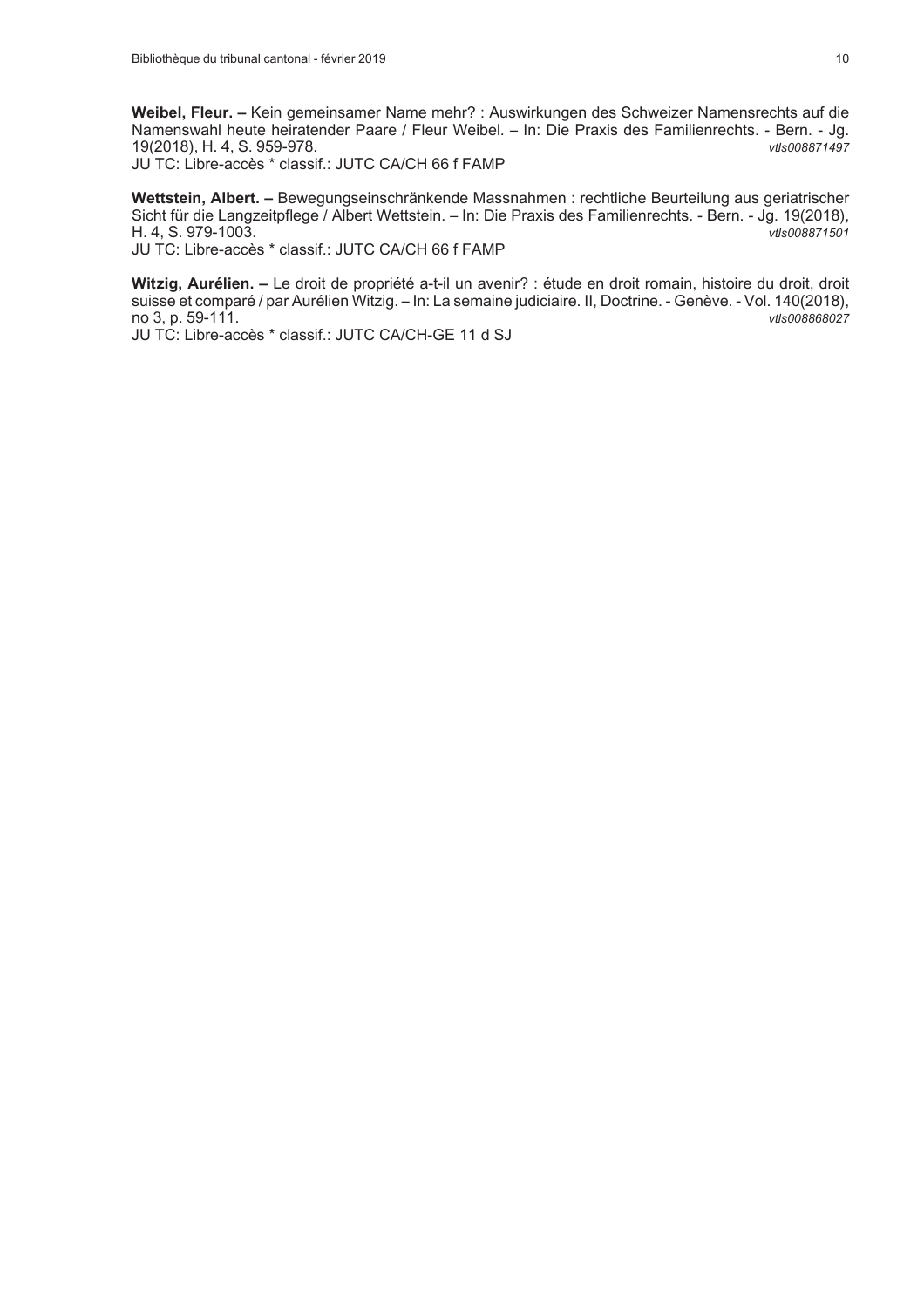## **Droit commercial**

Bloch, Juerg. - GwG-Meldepflicht : quo vadis? / Juerg Bloch und Nicole Gütling. - Deutscher Text mit Zusammenfassung in Franz. und Deutsch. - In: Schweizerische Juristen-Zeitung. - Zürich. - Jg. 114(2018), H. 24, S. 565-571. vtls008878532

JU TC: Libre-accès \* classif.: JUTC CA/CH 14 f RSJ

Kuert, Matthias. - Verhaltensregeln des FIDLEG und Privatrecht im Licht des Gesetzgebungsverfahrens / Matthias S. Kuert. - Deutscher Text mit Zusammenfassung in Deutsch und Franz. - In: AJP. - Zürich. - Jg. 27(2018), Nr. 11, S. 1352-1363. vtls008872607 JU TC: Libre-accès \* classif.: JUTC CA/CH 14 f PJA

Müller, Matthias P. A.. - Soziales Unternehmertum am Beispiel der Benefit Corporation : aktienrechtliche Perspektiven für die Schweiz / Matthias P. A. Müller. – Deutscher Text mit Zusammenfassung in Deutsch und Franz. - In: AJP. - Zürich. - Jg. 27(2018), Nr. 12, S. 1521-1532. vtls008880227 JU TC: Libre-accès \* classif.: JUTC CA/CH 14 f PJA

Nobel, Peter. - Entwicklungen im Bank- und Kapitalmarktrecht = Le point sur le droit bancaire et des marchés des capitaux : Berichtszeitraum November 2017 bis November 2018 / Peter Nobel. - Text nur in Deutsch. - In: Schweizerische Juristen-Zeitung. - Zürich. - Jg. 115(2019), H. 1, S. 15-21. vtls008882486 JU TC: Libre-accès \* classif.: JUTC CA/CH 14 f RSJ

Vischer, Markus. - Nicht-Aktionäre an der Generalversammlung / Markus Vischer und Dario Galli. -Deutscher Text mit Zusammenfassung in Deutsch und Franz. - In: Schweizerische Juristen-Zeitung. -Zürich. - Jg. 115(2019), H. 1, S. 5-14. vtls008882489 JU TC: Libre-accès \* classif.: JUTC CA/CH 14 f RSJ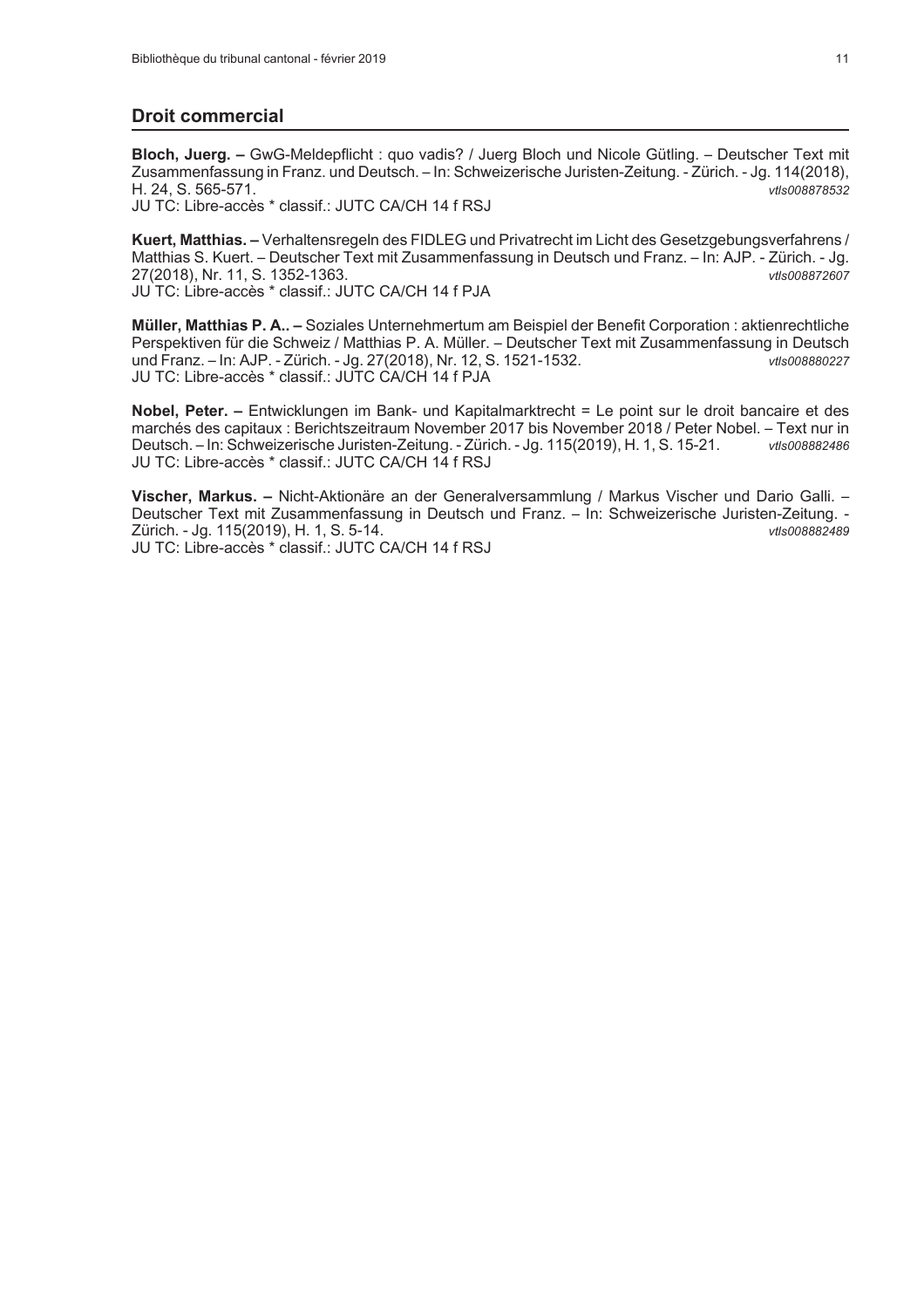## Droit pénal

Aldrey, Christian. - Auswirkungen des Rasertatbestands auf die Rechtsdogmatik und die Rechtspraxis : eine Untersuchung unter besonderer Berücksichtigung des Kantons St. Gallen / Christian Aldrey. -Deutscher Text mit Zusammenfassung in Deutsch und Franz. - In: Strassenverkehr. - Zürich. - Jg. 10(2018), Nr. 3, S. 23-47. vtls008881404

JU TC: Libre-accès \* classif.: JUTC CA/CH 51.1 f CIR

Jugendstrafrechtliche Gutachten in der Schweiz : Anforderungen aus juristischer, psychologischer und psychiatrischer Sicht / Marcel Aebi ... [et al.]. - Deutscher Text mit Zusammenfassung in Deutsch und Franz. - In: AJP. - Zürich. - Jg. 27(2018), Nr. 12, S. 1461-1477.  $v$ tls008880188 JU TC: Libre-accès \* classif.: JUTC CA/CH 14 f PJA

Kuhn, André. – Punitivité comparée entre les juges et le public suisses en matière de circulation routière, avant et après "Via Sicura" / André Kuhn. - Texte en français avec résumés en français et en allemand. -In: Circulation routière. - Zurich. - Vol. 10(2018), no 3, p. 61-66. vtls008881420 JU TC: Libre-accès \* classif.: JUTC CA/CH 51.1 f CIR

Mauron, Benoît. - La valeur patrimoniale sujette à confiscation ou à restitution en procédure pénale : état des lieux de la jurisprudence et défis actuels / Benoît Mauron. – Texte en français avec résumé en français et allemand. - In: PJA. - Zürich. - Vol. 27(2018), no 11, p. 1364-1378. vtls008872612 JU TC: Libre-accès \* classif.: JUTC CA/CH 14 f PJA

Moor, Yann. - Von Überholen und Vorbeifahren / Yann Moor. - Deutscher Text mit Zusammenfassung in Deutsch und Franz. - In: Strassenverkehr. - Zürich. - Jg. 10(2018), Nr. 1, S. 31-39.  $vH$ c $008790941$ JU TC: Libre-accès \* classif.: JUTC CA/CH 51.1 f CIR

Thommen, Marc. - Strafrechtliche Verantwortlichkeit für autonomes Fahren / Marc Thommen. -Deutscher Text mit Zusammenfassung in Deutsch und Franz. - In: Strassenverkehr. - Zürich. - Jg. 10(2018), Nr. 2, S. 22-30. vtls008840897 JU TC: Libre-accès \* classif.: JUTC CA/CH 51.1 f CIR

Urbaniok, Frank. – Hindernisse für die Anordnung der lebenslänglichen Verwahrung nach Art. 64 Abs. 1bis StGB: Schwachstellen der Rechts- und Gutachtenpraxis verhindern die praktische Anwendung / Frank Urbaniok. – Deutscher Text mit Zusammenfassung in Deutsch und Franz. – In: AJP. - Zürich. - Jg. 27(2018), Nr. 12, S. 1450-1460.  $v$ tls008880186

JU TC: Libre-accès \* classif.: JUTC CA/CH 14 f PJA

Urwyler, Thierry. - Untermassverbot bei therapeutischen Massnahmen nach Art. 59-61 und 63 StGB : ein Beitrag zur Anwendung eines wenig beachteten Aspekts der Verhältnismässigkeitsprüfung / Thierry Urwyler. - Deutscher Text mit Zusammenfassung in Deutsch und Franz. - In: AJP. - Zürich. - Jg. 27(2018), Nr. 12, S. 1478-1485. vtls008880194

JU TC: Libre-accès \* classif : JUTC CA/CH 14 f PJA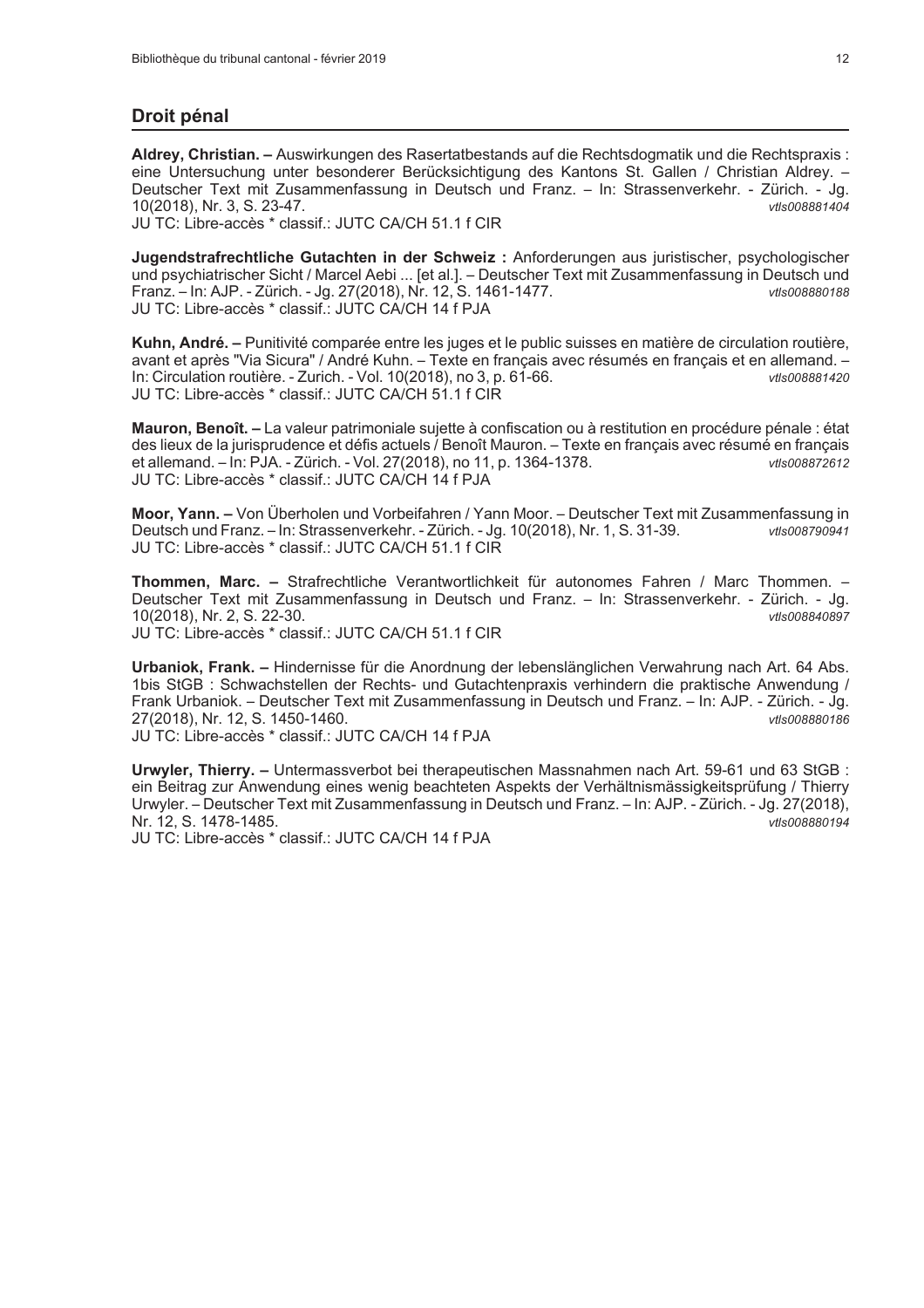## Organisation judiciaire et procédure

Bettler, Ronnie. - Der gerichtliche Vergleich nach Art. 241 ZPO : Begriff, Inhalt und insbesondere Umfang der gerichtlichen Prüfung / Ronnie Bettler. - Deutscher Text mit Zusammenfassung in Deutsch und Franz. - In: AJP. - Zürich. - Jg. 27(2018), Nr. 12, S. 1486-1499. vtls008880199 JU TC: Libre-accès \* classif.: JUTC CA/CH 14 f PJA

Buyuksagis, Erdem. - "Class action": un Américain à Berne? / Erdem Büyüksagis. - In: HAVE. - Zürich.  $-2018$ , no 4, p. 473-482. vtls008882054 JU TC: Libre-accès \* classif.: JUTC CA/CH 75 f HAVE

**Gmünder, Lorenz.** – Zur Verwertbarkeit von privaten Dashcam-Aufnahmen im Zivilprozess / Lorenz Gmünder, Christoph Reut, Stefan Zuber. - Deutscher Text mit Zusammenfassung in Deutsch und Franz. - In: Strassenverkehr. - Zürich. - Jg. 10(2018), Nr. 3, S. 54-60.  $v$ tls008881408 JU TC: Libre-accès \* classif.: JUTC CA/CH 51.1 f CIR

Hartmann, Stephan. - Arztzeugnisse und medizinische Gutachten im Zivilprozess / Stephan Hartmann. - Deutscher Text mit Zusammenfassung in Deutsch und Franz. - In: AJP. - Zürich. - Jg. 27(2018), Nr. 11, S. 1339-1351. vtls008872603

JU TC: Libre-accès \* classif.: JUTC CA/CH 14 f PJA

Heinzmann, Michel. - "Le temps, c'est de l'argent" : une application procédurale : arrêt de la IIe Cour de droit civil du Tribunal fédéral 5A\_1047/2017 du 3 mai 2018 / Michel Heinzmann, Christelle Herrmann. - In: Droit de la construction. - Zurich. - 2018, no 6, p. 377-378. vtls008881044 JU TC: Libre-accès \* classif.: JUTC CA/CH 47 f DC

Hörhager, Elias. - Ausstandspflicht und Verlust der Zeugenqualität von Polizisten : eine Auslegeordnung gemäss den einschlägigen Normen der StPO / Elias Hörhager. - Deutscher Text mit Zusammenfassung in Deutsch und Franz. - In: Strassenverkehr. - Zürich. - Jg. 10(2018), Nr. 2, S. 51-53. vtls008842475 JU TC: Libre-accès \* classif.: JUTC CA/CH 51.1 f CIR

Kaiser, Daniel. - Sicherstellung, Beschlagnahme, Einziehung und Verwertung von Motorfahrzeugen / Daniel Kaiser. - Deutscher Text mit Zusammenfassung in Deutsch und Franz. - In: Strassenverkehr. -Zürich. - Jg. 10(2018), Nr. 1, S. 4-30. **MISOOR790966** JU TC: Libre-accès \* classif.: JUTC CA/CH 51.1 f CIR

Peter, Hansjörg. - Verjährungsunterbrechung kraft Betreibung = Interrompre la prescription par une poursuite / Hansjörg Peter. - Die Artikel in Deutsch und Französisch folgen aufeinander. - In: Blätter für Schuldbetreibung und Konkurs. - Wädenswil. - Jg. 82(2018), H. 5, S. 169-175. In: Bulletin des poursuites et faillites. - Wädenswil. - Vol. 82(2018), no 5, p. 175-181. vtls008883843 JU TC: Libre-accès \* classif.: JUTC CA/CH 97.3 f BLSK

Schindler, Benjamin. - Losverfahren - Möglichkeiten und Grenzen des ausgleichenden Zufalls / Benjamin Schindler. - In: Schweizerisches Zentralblatt für Staats- und Verwaltungsrecht. - Zürich. - Jg. 119(2018), H. 12. S. 617-618. vtls008881197 JU TC: Libre-accès \* classif.: JUTC CA/CH 40 f ZBL

Schmid, Ernst Felix. - Entwicklungen in Zivilprozessrecht und Schiedsgerichtsbarkeit : Berichtszeitraum November 2017 bis Oktober 2018 = Le point sur la procédure civile et l'arbitrage / Ernst F. Schmid. - Text nur in Deutsch. - In: Schweizerische Juristen-Zeitung. - Zürich. - Jg. 115(2019), H. 2, S.  $36-41$ vtls008885766

JU TC: Libre-accès \* classif.: JUTC CA/CH 14 f RSJ

Stöckli, Hubert. - Nachbesserungsrecht unabhängig von Wertquoten / Hubert Stöckli. - Deutscher Text mit Zusammenfassung in Deutsch und Franz. - In: Baurecht. - Zürich. - 2018, H. 6, S. 368-371. vtls008881029

JU TC: Libre-accès \* classif.: JUTC CA/CH 47 f DC

Strasser, Othmar. - Das Legal Privilege des In-House-Counsel zum Schutz unternehmensinterner Risikoinformationen von Banken im Strafverfahren / Othmar Strasser. - Deutscher Text mit Zusammenfassung in Deutsch und Franz. - In: Zeitschrift für schweizerisches Recht. - Basel. - Bd. 137(2018), Halbbd. 1, H. 5, S. 523-549. vtls008881194

JU TC: Libre-accès \* classif.: JUTC CA/CH 14 f RDS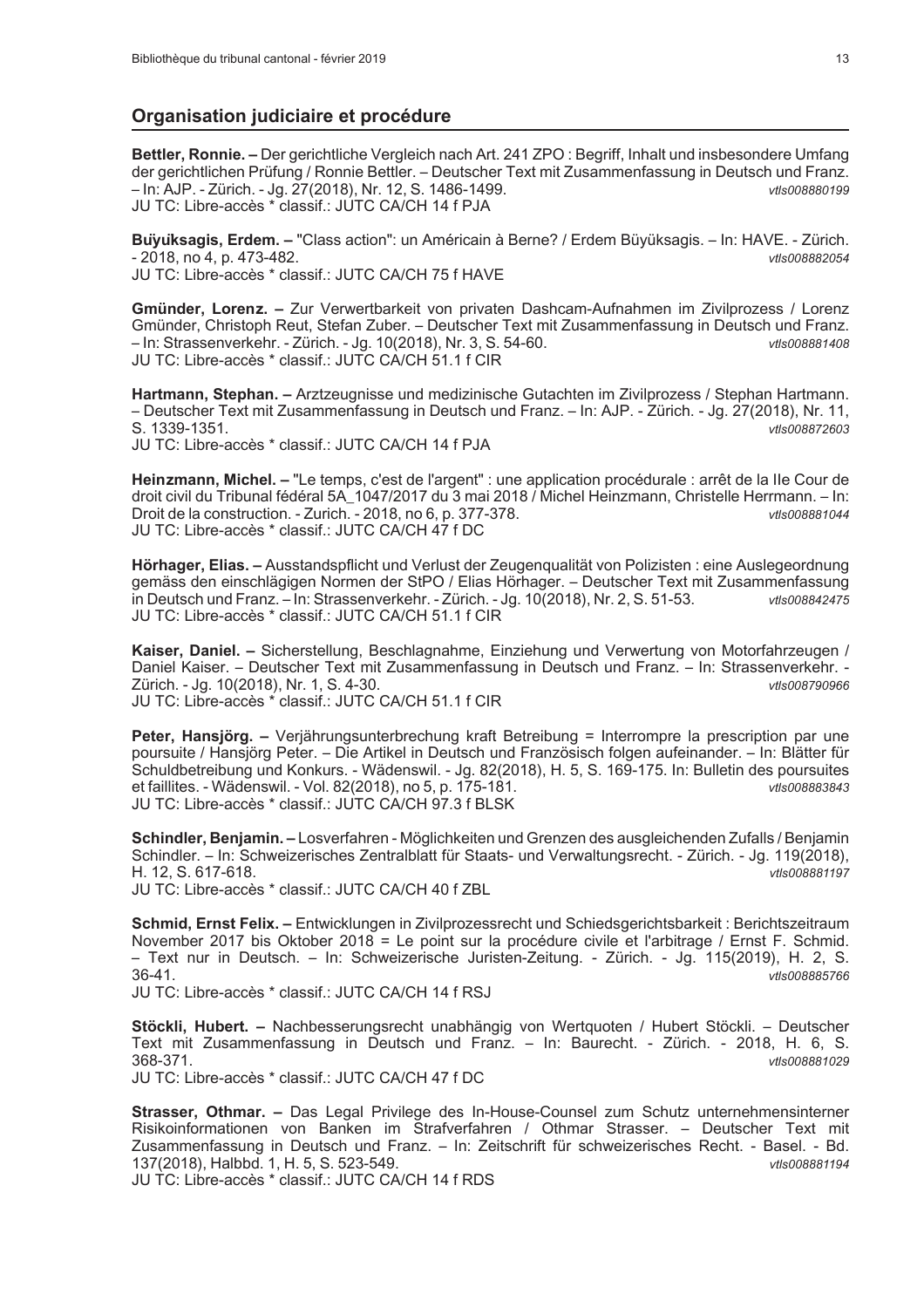Weiss, Marco. – Anspruch auf unentgeltliche Rechtsverbeiständung im Sozialversicherungsverfahren / Marco Weiss. – Deutscher Text mit Zusammenfassung in Deutsch und Franz. – In: Schweizerische Zeitschrift für Sozialversiche 39-43. vtls008889940

JU TC: Libre-accès \* classif.: JUTC CA/CH 57 f RSAS

Zimmermann, Robert. - Les rapports entre l'entraide judiciaire internationale et la procédure pénale nationale / par Robert Zimmermann. - In: La semaine judiciaire. II, Doctrine. - Genève. - Vol. 140(2018), no 1, p. 1-25. vtls008787810

JU TC: Libre-accès \* classif.: JUTC CA/CH-GE 11 d SJ